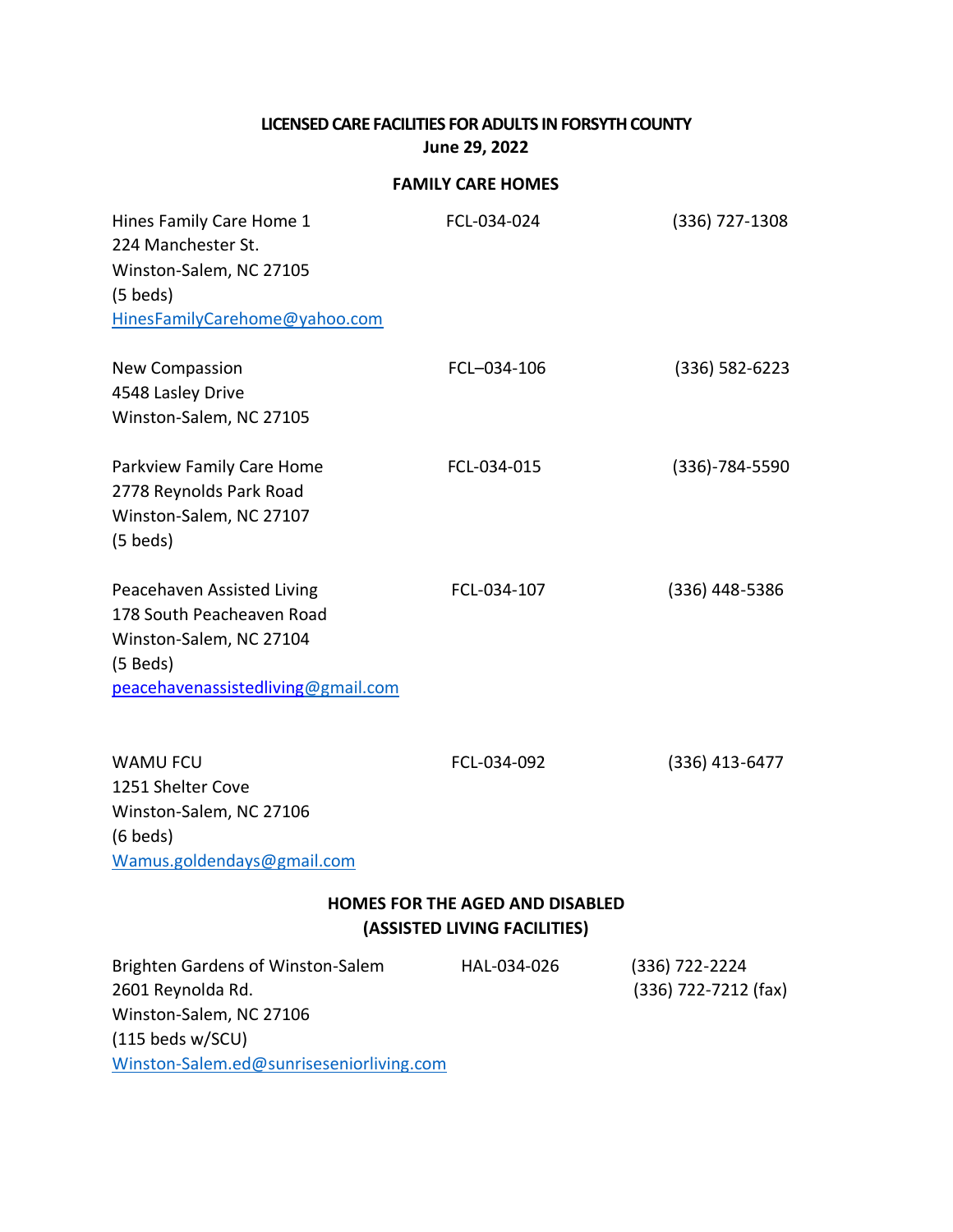| Brookdale Reynolda<br>2980 Reynolda Rd.<br>Winston-Salem, NC 27106<br>$(72$ beds)<br>www.brookdaleliving.com<br>atrogdon@brookdaleliving.com                        | HAL-034-035 | (336) 722-1617<br>(336) 722-1660                           |
|---------------------------------------------------------------------------------------------------------------------------------------------------------------------|-------------|------------------------------------------------------------|
| <b>Brookdale of Winston-Salem</b><br>275 S. Peace Haven Rd.<br>Winston-Salem, NC 27104<br>$(38$ beds)                                                               | HAL-034-027 | (336) 659-7797<br>$(336) 659-6474$ (fax)                   |
| <b>Brookstone of Clemmons</b><br>4430 Clinard Road<br>** Mailing Address P.O. Box 1682<br>Clemmons, NC 27012<br>$(35$ beds w/SC)<br>vonnie@bayholdings.net          | HAL-034-102 | $(336)$ 766-5000<br>(336) 766-5201<br>(336) 766-5020 (fax) |
| <b>Cadence of Clemmons</b><br>1165 Peace Haven Road<br>Clemmons, NC 27102<br>(96 beds w/SCU)                                                                        | HAL-034-106 | (336) 766-6220<br>$(336)$ 766-7613 (fax)                   |
| Clemmons Village I<br>6401 Holder Road<br>Clemmons, NC 27012<br>**Mailing Address: P.O. Box 368<br>Clemmons, NC 27012<br>$(60$ beds)<br>kmullis@clemmonsvillage.com | HAL-034-090 | (336) 766-2990<br>$(336)$ 766-2138 (fax)                   |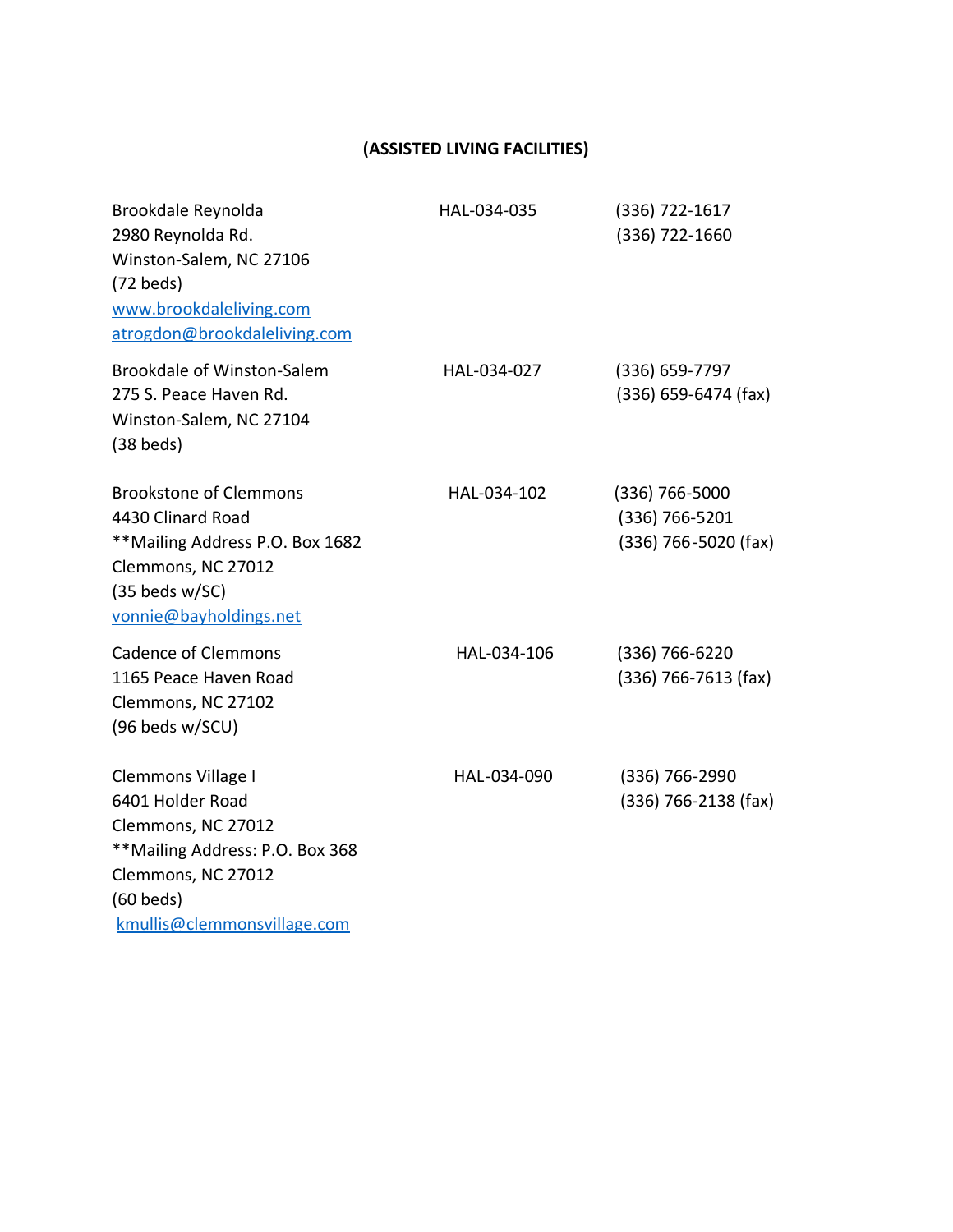| <b>Clemmons Village II</b><br>6441 Holder Road<br>Clemmons, NC 27012<br>** Mailing Address: P.O. Box 1745<br>Clemmons, NC 27012<br>$(60$ beds)<br>kmullis@clemmonsvillage.com                     | HAL-034-062 | $(336)$ 778-8548<br>$(336)$ 778-8618 (fax)                                              |
|---------------------------------------------------------------------------------------------------------------------------------------------------------------------------------------------------|-------------|-----------------------------------------------------------------------------------------|
| Creekside Manor<br>6206 Reidsville Road<br>Kernersville, NC 27284<br>$(60$ beds)<br>creeksidemanor@aol.com                                                                                        | HAL-034-060 | $(336) 595 - 9887$<br>(336) 595-4317<br>(336) 768-8654 (office)<br>(336) 595-9395 (fax) |
| <b>CRT Golden Lamb Rest Home</b><br><b>Golden Lamb Court</b><br>Winston-Salem, NC 27105<br>**Mailing Address: P.O. Box 16304<br>Winston-Salem, NC 27115<br>$(40$ beds)<br>crtgoldenlamb@yahoo.com | HAL-034-019 | (336) 727-1515<br>(336) 727-9118<br>(336) 727-1128 (fax)                                |
| Danby House<br>3150 Burke Mill Road<br>Winston-Salem, NC 27103<br>$(100$ beds w/SCU)<br>Danb.Bom@meridiansenior.com                                                                               | HAL-034-093 | $(336)$ 768-5656<br>$(336)$ 837-1235 (fax)<br>(336) 794-1381 (fax)                      |
| <b>Forest Heights</b><br>2500 Polo Ridge Court<br>Winston-Salem, NC 27106<br>$(125$ beds w/ SCU)<br>tdarlingbehrendt@5sqc.com                                                                     | HAL-034-087 | (336) 722-7118<br>(336) 722-9785 (fax)                                                  |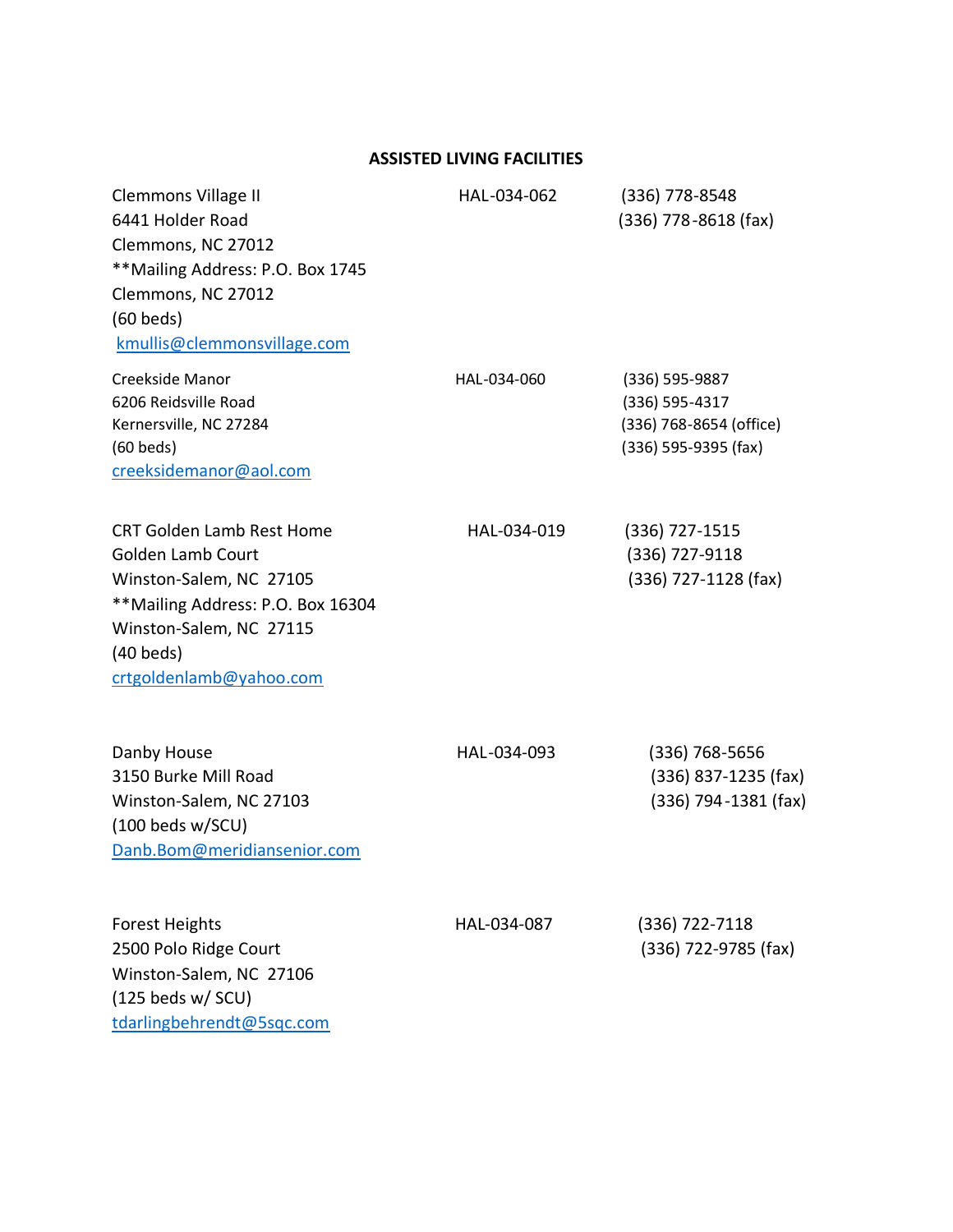| Harmony at Brookberry Farm<br>5416 Hundley Road<br>Winston-Salem, NC 27105<br>$(121$ beds)<br>Harmonyatbrookberryfarm.com                                       | HAL-034-112 | (336) 701-5579<br>(336) 331-3185 (fax)       |
|-----------------------------------------------------------------------------------------------------------------------------------------------------------------|-------------|----------------------------------------------|
| <b>Homestead Hills</b><br>2101 Homestead Hills Dr.<br>Winston-Salem, NC 27103<br>$(66$ beds)<br>Jreavis@Homestead-Hills.com                                     | HAL-034-023 | $(336) 659 - 0708$<br>(336) 659-8506 (fax)   |
| Kerner Ridge Assisted Living<br>250 Hopkins Rd.<br>** Mailing Address** P.O. Box 1656<br>Kernersville, NC 27285<br>(66 beds w/ SCU)<br>mspainhour@ridgecare.com | HAL-034-058 | (336) 993-1881<br>$(336)$ 993-2595 (fax)     |
| Magnolia Creek<br>2560 Willard Rd.<br>Winston-Salem, NC 27107<br>$(120$ beds w/SCU)<br>Magn.scc@meridiansenior.com                                              | HAL-034-097 | $(336) 650 - 0699$<br>$(336) 650-0132$ (fax) |
| Memory Care of the Triad<br>413 North Main St.<br>Kernersville, NC 27284<br>$(42$ beds)<br>Gloria@bradfordvillage.org                                           | HAL-034-068 | (336) 993-4696                               |
| Salem Terrace<br>2609 Old Salisbury Rd.<br>Winston-Salem, NC 27107<br>$(142$ beds w/ SCU)<br>Dan@bayholdings.net                                                | HAL-034-098 | $(336)785 - 1935$<br>(336) 785-2735 (fax)    |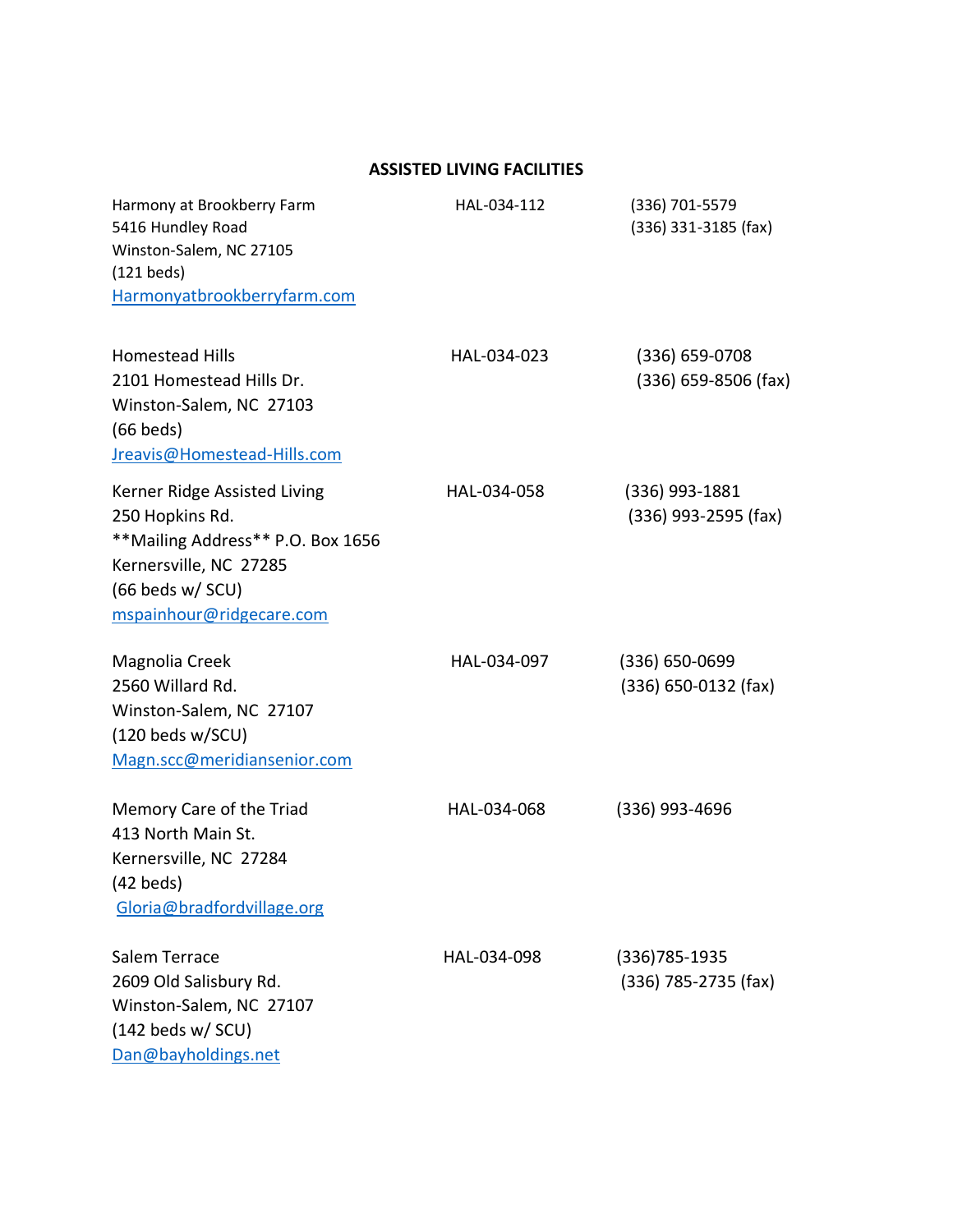| Salemtowne ALF<br>2000 Salemtowne Drive<br>Winston-Salem, NC 27106<br>$(46$ beds)                                                                     |                                            | HAL-034-103                | $(336)$ 767-8130                                                  |
|-------------------------------------------------------------------------------------------------------------------------------------------------------|--------------------------------------------|----------------------------|-------------------------------------------------------------------|
| <b>Shuler Health Care</b><br>250 Pitt Street<br>**Mailing Address**P.O. Box 548<br>Kernersville, NC 27284-0548                                        |                                            |                            | (336) 996-0772 (office)<br>(336) 996-4427<br>(336) 996-6225 (fax) |
| (Units listed below)                                                                                                                                  |                                            |                            |                                                                   |
| Phillips Villa #1                                                                                                                                     | $(12 \text{ beds})$                        | HAL-034-010                |                                                                   |
| Records Villa #2<br>Pierce Villa                                                                                                                      | $(12 \text{ beds})$                        | HAL-034-012                |                                                                   |
| #3<br>Crane Villa<br>#4                                                                                                                               | $(12 \text{ beds})$<br>$(12 \text{ beds})$ | HAL-034-011<br>HAL-034-009 |                                                                   |
| Storey Villa #5                                                                                                                                       | $(12 \text{ beds})$                        | HAL-034-013                |                                                                   |
| www.Shulerhcassistedliving.com                                                                                                                        |                                            |                            |                                                                   |
| Somerset Court at University Place<br>1635 E. 5 <sup>th</sup> . St.<br>Winston-Salem, NC 27101<br>$(60$ beds)<br>rcdwins@salemsenior.com              |                                            | HAL-034-100                | (336) 722-7119<br>$(336)$ 837-0212 (fax)                          |
| South Fork<br>1345 Jonestown Rd.<br>Winston-Salem, NC 27103<br>$(78$ beds w/SC)<br>ifoy@depaul.org                                                    |                                            | HAL-034-114                | $(336)$ 768-8828<br>(336) 768-0607 (fax)                          |
| The Bradford Village of Kernersville - West HAL 034-069<br>602 Piney Grove Rd.<br>Kernersville, NC 27284<br>$(62$ beds)<br>Gloria@bradfordvillage.org |                                            |                            | (336) 993-8711<br>(336) 993-8499 (fax)                            |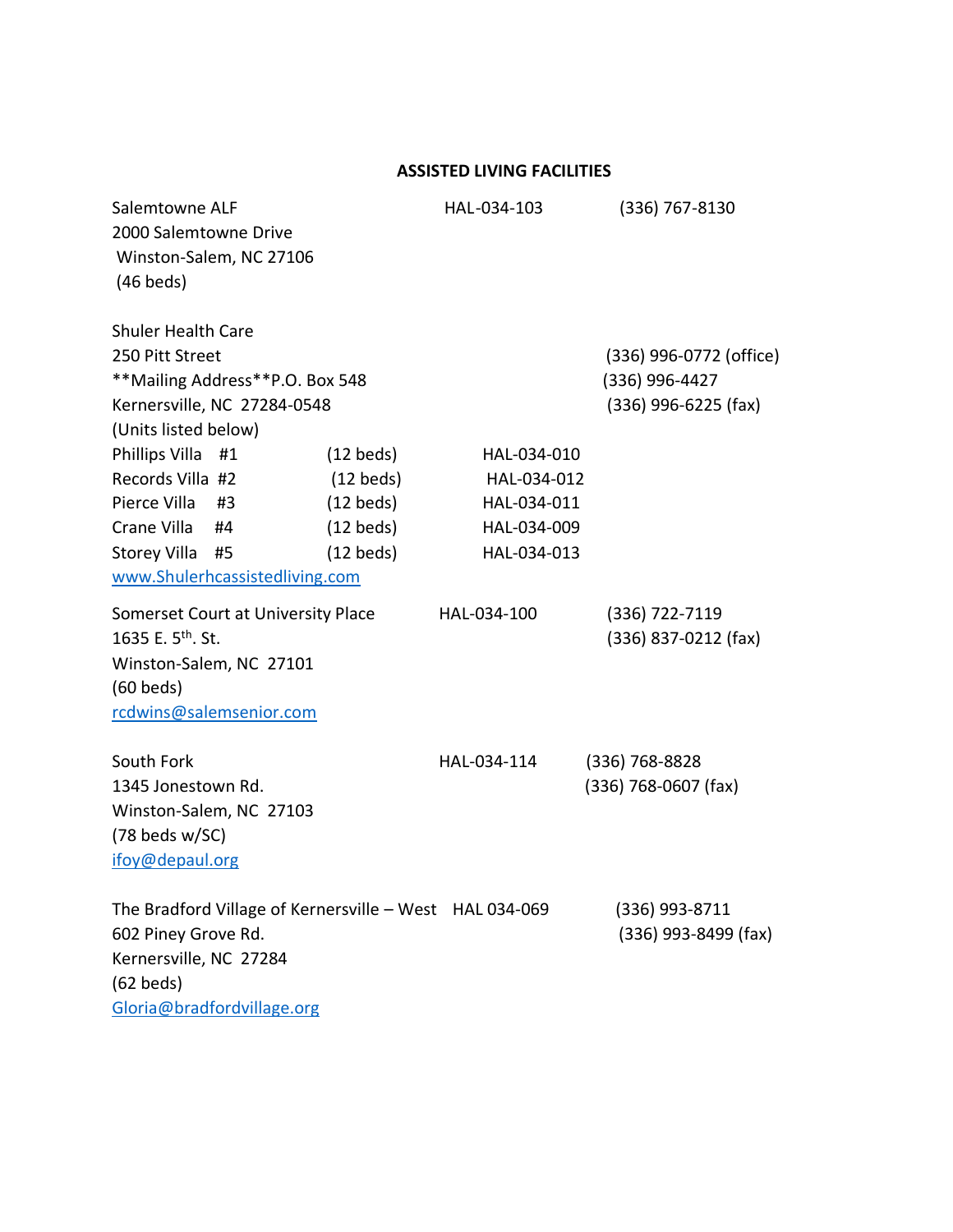| The Ivy at Clemmons<br>6010 Meadowbrook Mall Court<br>Clemmons, NC 27012<br>$(96$ beds)<br>Ashley@thecrestofclemmons.com                           | HAL-034-150 | $(336) 766 - 8050$<br>$(336)$ 766-8054 (fax)               |
|----------------------------------------------------------------------------------------------------------------------------------------------------|-------------|------------------------------------------------------------|
| <b>Tranquility Care</b><br>5100 Lansing Dr.<br>Winston-Salem, NC 27105<br>$(60$ beds)                                                              | HAL-034-104 | (336) 744-8270<br>$(336) 661 - 0945$ (fax)                 |
| <b>Trinity Elms</b><br>3750 Harper Rd.<br>Clemmons, NC 27012<br>**Mailing Address: P.O. Box 349<br>$(104$ beds w/ SCU)<br>Fnichols@trinityelms.net | HAL-034-085 | $(336) 766 - 2131$<br>(336) 776-2160 (fax)                 |
| Verra Spring at Heritage Woods<br>3812 Forrestgate Dr.<br>Winston-Salem, NC 27103<br>$(29$ beds)<br>anita.orren@kiscosl.com                        | HAL-034-003 | $(336) 768 - 2011$<br>(336) 760-4258 (fax)                 |
| Vienna Village<br>6601 Old Highway 421<br>Pfafftown, NC 27040<br>$(90$ beds)<br>ann@viennavillage.com                                              | HAL-034-016 | $(336)$ 945-5410<br>(336) 945-5585<br>(336) 945-0915 (fax) |

*\*\*\*SCU represents Special Care Unit (Alzheimer/Dementia) \*\*\*SC represents Special Care*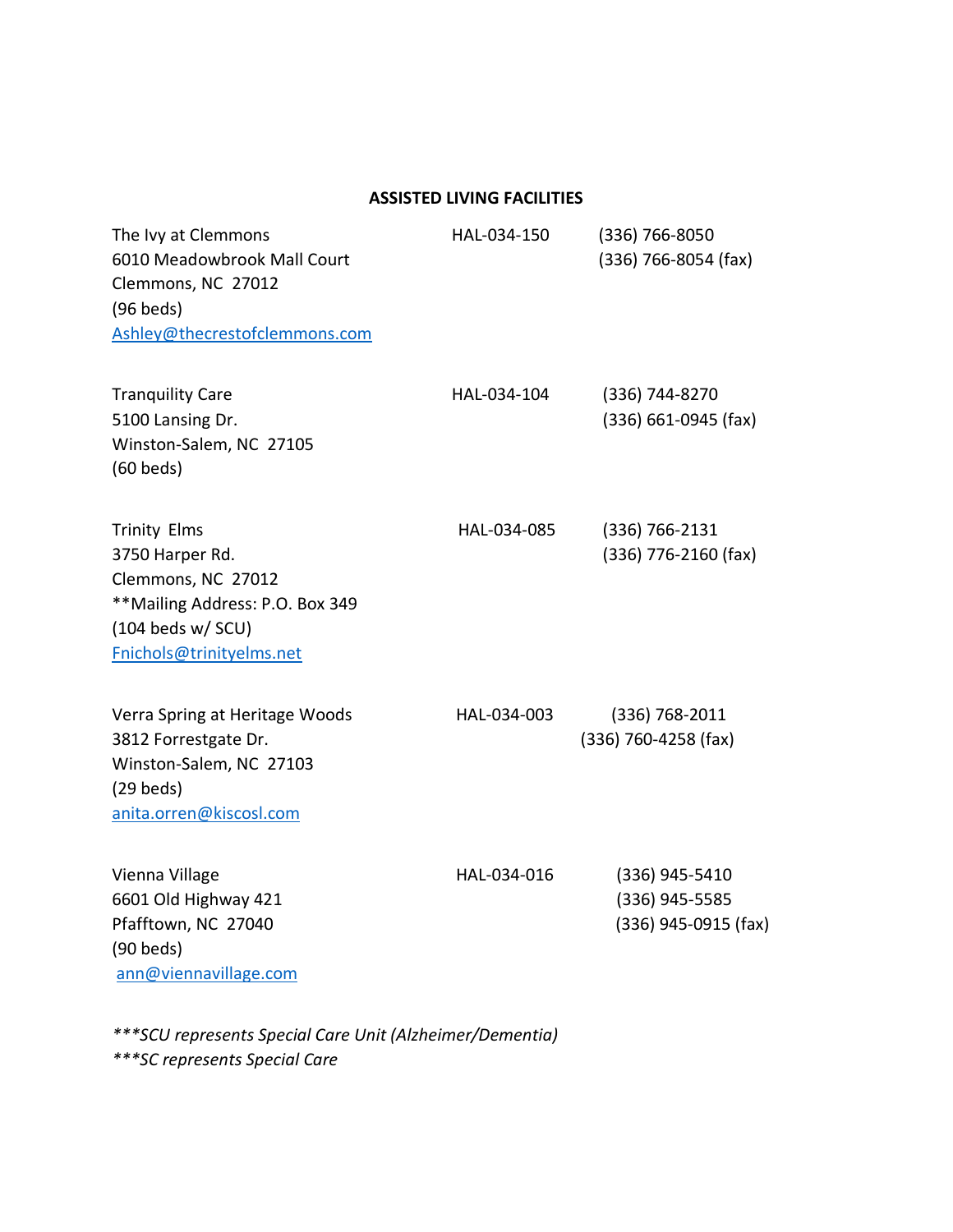## **ADULT DAY CARE CENTERS**

| Elizabeth & Tab Williams (Senior Services)<br>Adult Day Care/Day Health<br>231 Melrose St.<br>Winston-Salem, NC 27103 | $(336)$ 724-2155<br>(336) 748-2170 (fax)   |
|-----------------------------------------------------------------------------------------------------------------------|--------------------------------------------|
| Mt. Zion Senior Enrichment Adult Day Care<br>950 File St.<br>Winston-Salem, NC 27101                                  | $(336) 721 - 1842$<br>(336) 722-3359 (fax) |
| <b>COMBINATION DOMICILIARY, INTERMEDIATE AND SKILLED NURSING CARE</b>                                                 |                                            |
| Arbor Acres United Methodist Retirement Community, Inc.<br>1240 Arbor Rd.<br>Winston-Salem, NC 27104                  | $(336) 724 - 7921$                         |
| <b>Brookridge Retirement Community</b><br>1199 Hayes Forest Drive<br>Winston-Salem, NC 27106                          | (336) 759-1044<br>$(336) 759 + 9276$       |
| <b>Homestead Hills</b><br>3250 Homestead Club Drive<br>Winston-Salem, NC 27103                                        | $(336) 659 - 0708$                         |
| Salemtowne: The Moravian Retirement Community<br>5401 Indiana Ave.<br>Winston-Salem, NC 27106                         | $(336)$ 767-8130                           |
| NC Baptist Home, Inc.<br>1199 Hayes Forest Dr.<br>Winston-Salem, NC 27106                                             | (336) 759-1044<br>(336) 759-7789 (fax)     |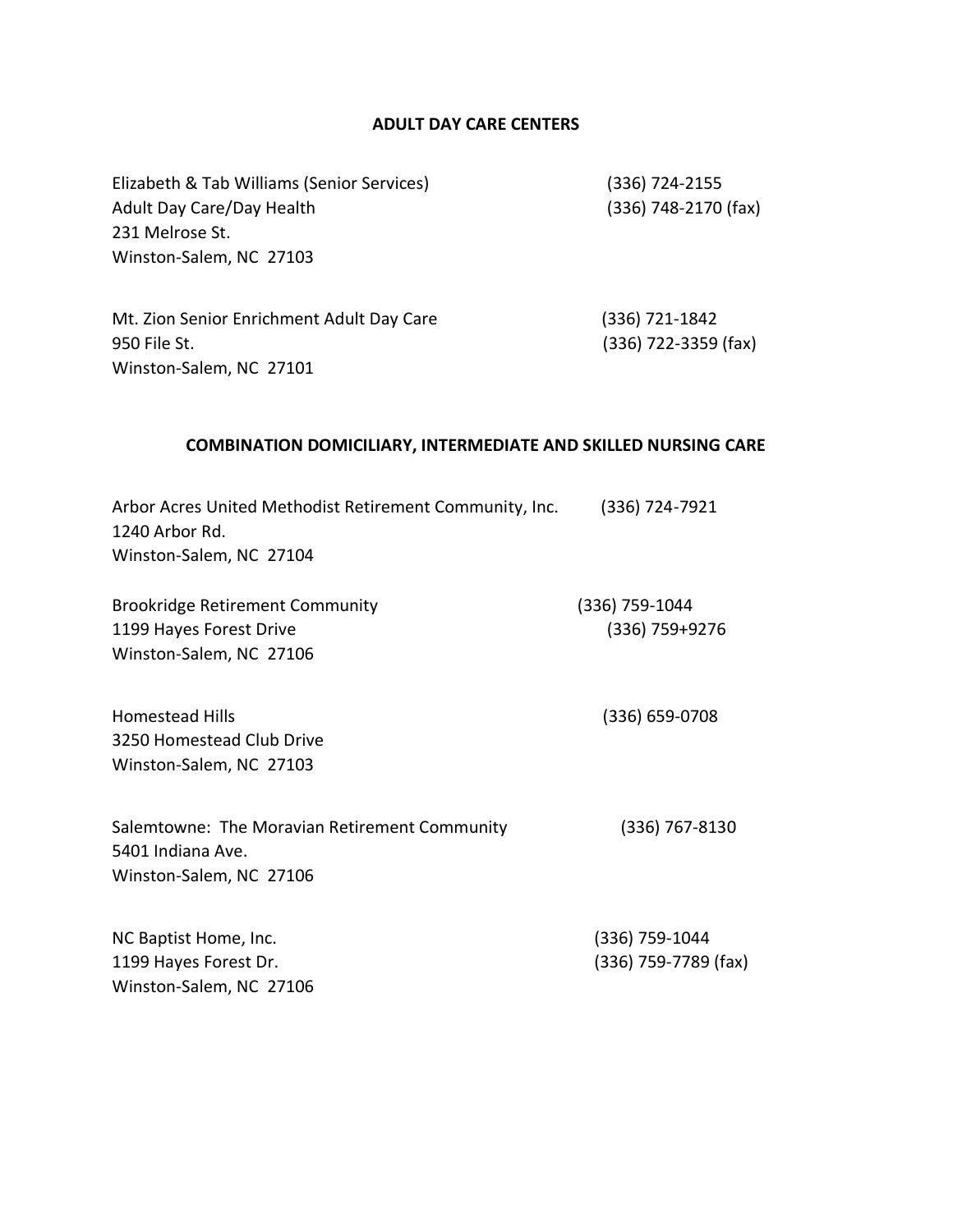### **INTERMEDIATE AND SKILLED CARE (NURSING HOMES)**

Accordius Health at Clemmons (336) 766-9158 3905 Clemmons Rd. (336) 766-8666 (fax) Clemmons, NC 27012

Accordius Health of Winston Salem (336) 744-5674 4911 Brian Center Lane (336) 744-7569 (fax) Winston-Salem, NC 27106

Oak Forest (336) 776-5000 5680 Windy Hill Dr. (336) 744-9401 (fax) Winston-Salem, NC 27105

Piney Grove Health & Rehabilitation (336) 996-4038 728 Piney Grove Rd. (336) 996-0644 (fax) Kernersville, NC 27284

Silas Creek Manor (336) 765-0550 3350 Silas Creek Pkwy. (336) 765-9508 (fax) Winston-Salem, NC 27103

Summerstone Health & Rehabilitation (336) 515-3000 485 Veteran's Way (336) 315-3036 (fax) Winston-Salem, NC 27105

The Citadel of Winston (Accordius) (336) 724-2821 1900 West  $1^{st}$  St.  $(336)$  725-8314 (fax) Winston-Salem, NC 27104

The Oaks of Forsyth (336) 768-2211 901 Bethesda Rd. (336) 768-7133 (fax) Winston-Salem, NC 27103 (336) 774-6545 (fax)